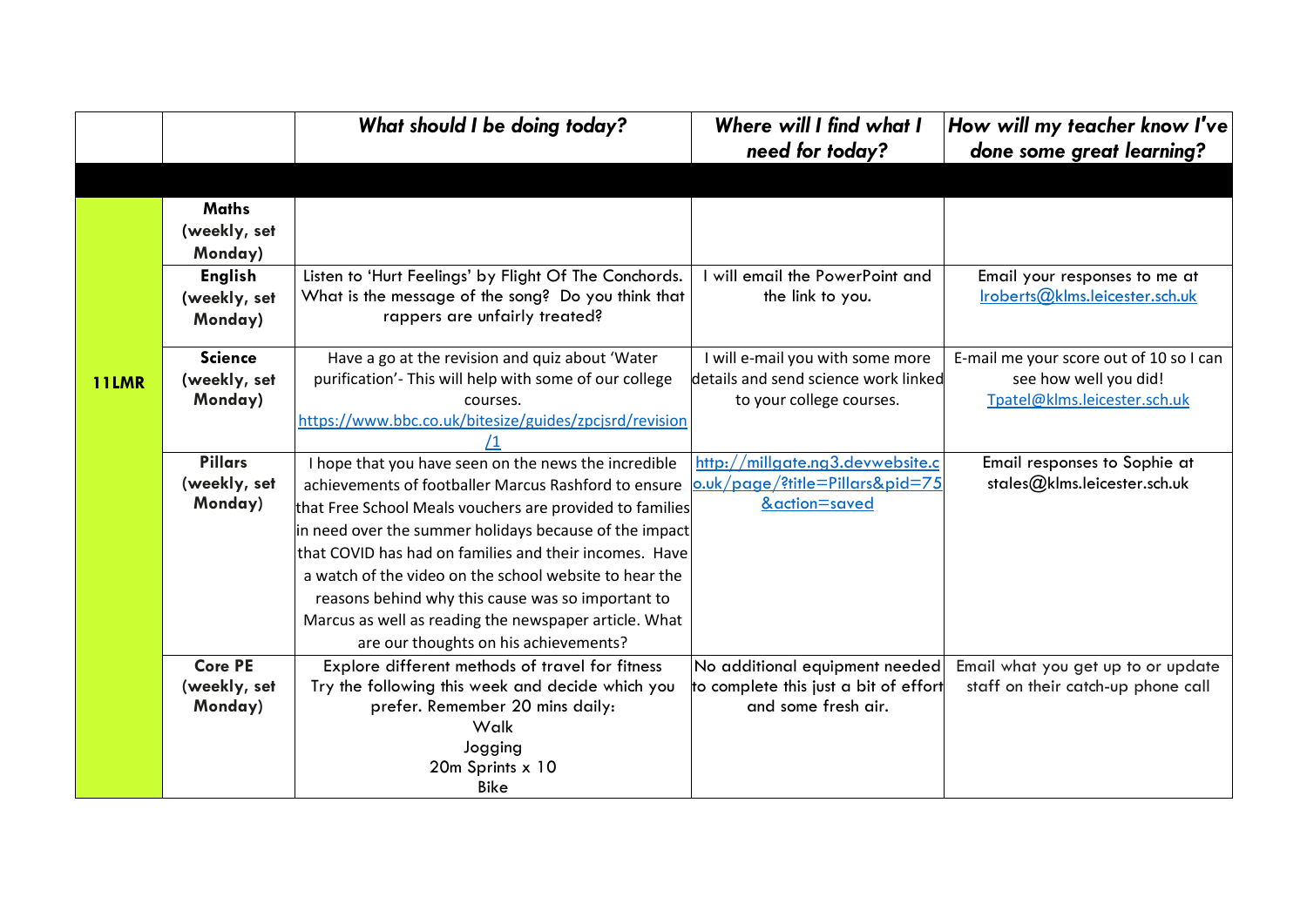|              |                | Hopping/Skipping                                         |                                       |                                                              |
|--------------|----------------|----------------------------------------------------------|---------------------------------------|--------------------------------------------------------------|
|              |                | Roller Skates/Skateboard                                 |                                       |                                                              |
|              | <b>Maths</b>   |                                                          |                                       |                                                              |
|              | (weekly, set   |                                                          |                                       |                                                              |
|              | Monday)        |                                                          |                                       |                                                              |
|              | <b>English</b> | Listen to 'Hurt Feelings' by Flight Of The Conchords.    | I will email the PowerPoint and       | Email your responses to me at                                |
|              | (weekly, set   | What is the message of the song? Do you think that       | the link to you.                      | Iroberts@klms.leicester.sch.uk                               |
|              | Monday)        | rappers are unfairly treated?                            |                                       | And Andy at                                                  |
|              |                |                                                          |                                       | amaxwell@klms.leicester.sh.uk                                |
| <b>11SCH</b> | <b>Science</b> | Have a go at the revision and quiz about 'Water          | Email sent to you with link.          | Email answers to                                             |
|              | (weekly, set   | purification'- This will help with some of our college   |                                       | mdempster@klms.leicester.sch.uk                              |
|              | Monday)        | courses.                                                 |                                       |                                                              |
|              |                | https://www.bbc.co.uk/bitesize/guides/zpcjsrd/revi       |                                       |                                                              |
|              |                | sion/1                                                   |                                       |                                                              |
|              | <b>Pillars</b> | I hope that you have seen on the news the incredible     | http://millgate.ng3.devwebsite.co.u   |                                                              |
|              | (weekly, set   |                                                          | k/page/?title=Pillars&pid=75&actio    | Email responses to Sophie at<br>stales@klms.leicester.sch.uk |
|              | Monday)        | achievements of footballer Marcus Rashford to ensure     | n=saved                               |                                                              |
|              |                | that Free School Meals vouchers are provided to families |                                       |                                                              |
|              |                | in need over the summer holidays because of the impact   |                                       |                                                              |
|              |                | that COVID has had on families and their incomes. Have   |                                       |                                                              |
|              |                | a watch of the video on the school website to hear the   |                                       |                                                              |
|              |                | reasons behind why this cause was so important to        |                                       |                                                              |
|              |                | Marcus as well as reading the newspaper article. What    |                                       |                                                              |
|              |                | are our thoughts on his achievements?                    |                                       |                                                              |
|              | <b>Core PE</b> | Explore different methods of travel for fitness          | No additional equipment needed        | Email what you get up to or update                           |
|              | (weekly, set   | Try the following this week and decide which you         | to complete this just a bit of effort | staff on their catch-up phone call                           |
|              | Monday)        | prefer. Remember 20 mins daily:                          | and some fresh air.                   |                                                              |
|              |                | Walk                                                     |                                       |                                                              |
|              |                | Jogging                                                  |                                       |                                                              |
|              |                | 20m Sprints x 10                                         |                                       |                                                              |
|              |                | <b>Bike</b>                                              |                                       |                                                              |
|              |                | Hopping/Skipping                                         |                                       |                                                              |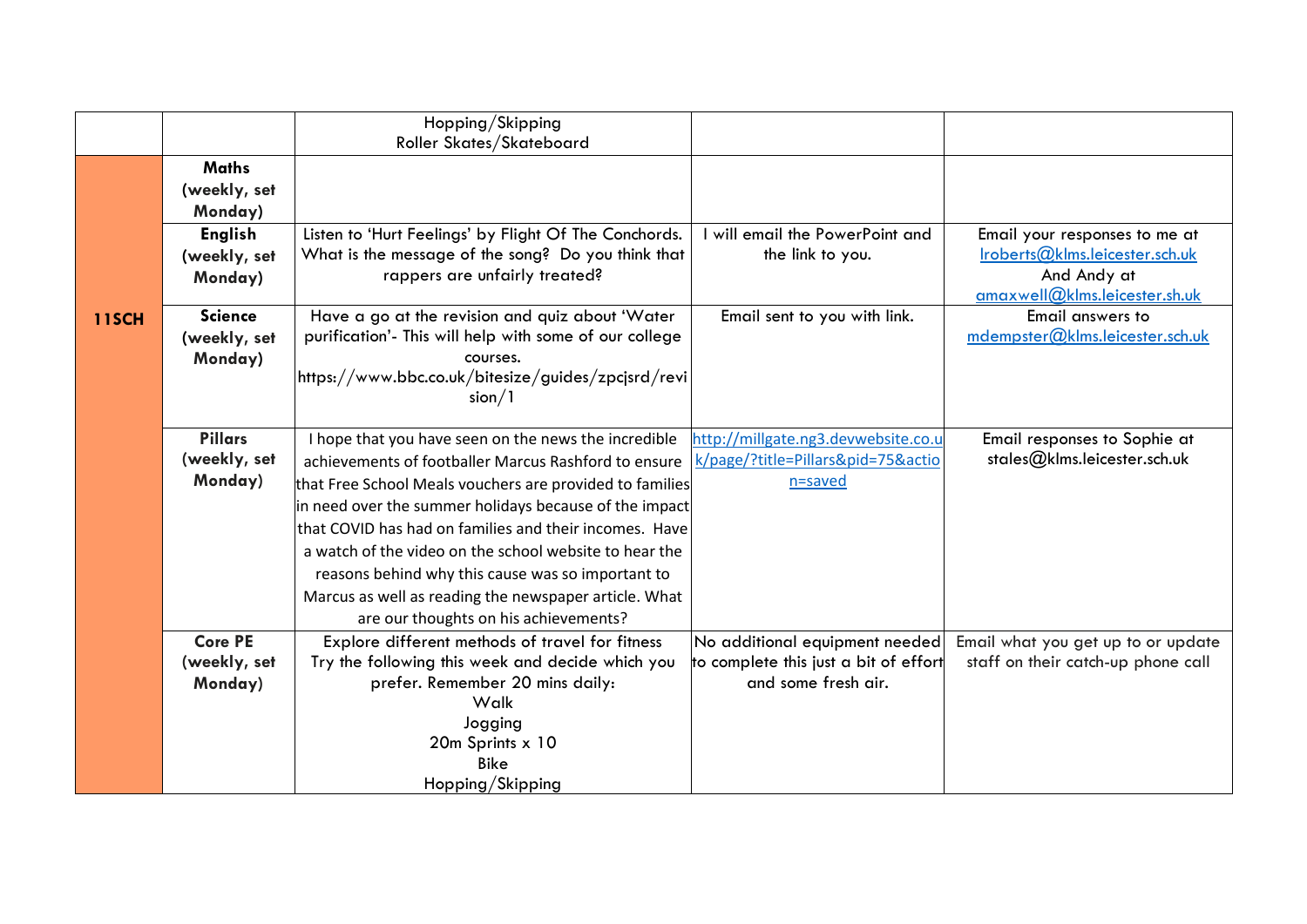| Instructions email sent on Monday<br>Complete the three tasks set on MyMaths by the end of<br>Amy will check on MyMaths to see how<br><b>Maths</b><br>the week. Use the revision guide provided to support<br>with YouTube links for help. Paper<br>you are getting on. If you are working on<br>(daily)<br>paper, it will be collected next Monday.<br>you. Complete the daily quiz emailed to you by Zuber.<br>copies also delivered to you all<br>Monday afternoon. Daily quiz<br>Email Amy with any questions or help<br>emailed to you by Zuber every day.<br>needed. |  |
|----------------------------------------------------------------------------------------------------------------------------------------------------------------------------------------------------------------------------------------------------------------------------------------------------------------------------------------------------------------------------------------------------------------------------------------------------------------------------------------------------------------------------------------------------------------------------|--|
|                                                                                                                                                                                                                                                                                                                                                                                                                                                                                                                                                                            |  |
|                                                                                                                                                                                                                                                                                                                                                                                                                                                                                                                                                                            |  |
|                                                                                                                                                                                                                                                                                                                                                                                                                                                                                                                                                                            |  |
| <b>English</b><br>English Language Paper 2, Question 1<br>I have posted the exam paper<br>Email your responses to me at                                                                                                                                                                                                                                                                                                                                                                                                                                                    |  |
| Iroberts@klms.leicester.sch.uk<br>out to you and will email you a<br>Read the extracts and answer question 1.<br>(daily)                                                                                                                                                                                                                                                                                                                                                                                                                                                   |  |
| PowerPoint with links on to<br><b>10AL</b>                                                                                                                                                                                                                                                                                                                                                                                                                                                                                                                                 |  |
| support your learning.                                                                                                                                                                                                                                                                                                                                                                                                                                                                                                                                                     |  |
| <b>Science</b><br>Email your work back to me at<br>Find out about fertilisation of the egg. How does it<br>E-mail sent to you with more                                                                                                                                                                                                                                                                                                                                                                                                                                    |  |
| tpatel@klms.leicester.sch.uk<br>details. I can arrange a work<br>(Mon / Wed /<br>happen which as much detail as possible moving on                                                                                                                                                                                                                                                                                                                                                                                                                                         |  |
| pack with Amy to get to you.<br>Fri)<br>to how a fertilised egg becomes a foetus.                                                                                                                                                                                                                                                                                                                                                                                                                                                                                          |  |
| <b>Pillars</b><br>I hope that you have seen on the news the incredible<br>http://millgate.ng3.devwebsite.c<br>Email responses to Sophie at                                                                                                                                                                                                                                                                                                                                                                                                                                 |  |
| o.uk/page/?title=Pillars&pid=75<br>(weekly, set<br>stales@klms.leicester.sch.uk<br>achievements of footballer Marcus Rashford to ensure                                                                                                                                                                                                                                                                                                                                                                                                                                    |  |
| &action=saved<br>Monday)                                                                                                                                                                                                                                                                                                                                                                                                                                                                                                                                                   |  |
| that Free School Meals vouchers are provided to families                                                                                                                                                                                                                                                                                                                                                                                                                                                                                                                   |  |
| in need over the summer holidays because of the impact                                                                                                                                                                                                                                                                                                                                                                                                                                                                                                                     |  |
| that COVID has had on families and their incomes. Have                                                                                                                                                                                                                                                                                                                                                                                                                                                                                                                     |  |
| a watch of the video on the school website to hear the                                                                                                                                                                                                                                                                                                                                                                                                                                                                                                                     |  |
| reasons behind why this cause was so important to                                                                                                                                                                                                                                                                                                                                                                                                                                                                                                                          |  |
| Marcus as well as reading the newspaper article. What                                                                                                                                                                                                                                                                                                                                                                                                                                                                                                                      |  |
| are our thoughts on his achievements?                                                                                                                                                                                                                                                                                                                                                                                                                                                                                                                                      |  |
| <b>Core PE</b><br>Explore different methods of travel for fitness<br>No additional equipment needed<br>Email what you get up to or update                                                                                                                                                                                                                                                                                                                                                                                                                                  |  |
| Try the following this week and decide which you<br>to complete this just a bit of effort<br>(weekly, set<br>staff on their catch-up phone call                                                                                                                                                                                                                                                                                                                                                                                                                            |  |
| prefer. Remember 20 mins daily:<br>and some fresh air.<br>Monday)                                                                                                                                                                                                                                                                                                                                                                                                                                                                                                          |  |
| Walk                                                                                                                                                                                                                                                                                                                                                                                                                                                                                                                                                                       |  |
| Jogging                                                                                                                                                                                                                                                                                                                                                                                                                                                                                                                                                                    |  |
| 20m Sprints x 10<br><b>Bike</b>                                                                                                                                                                                                                                                                                                                                                                                                                                                                                                                                            |  |
| Hopping/Skipping                                                                                                                                                                                                                                                                                                                                                                                                                                                                                                                                                           |  |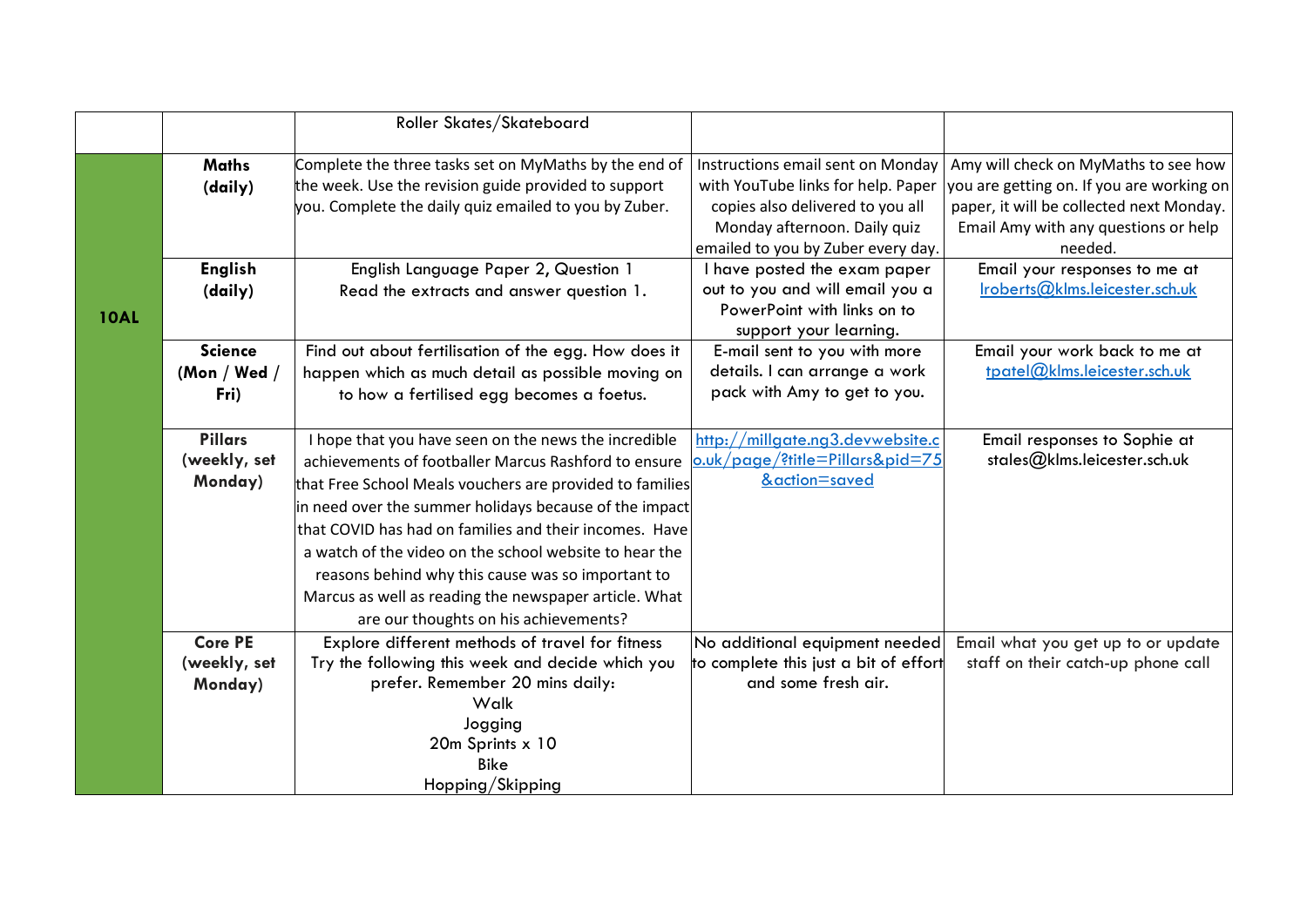|             |                | Roller Skates/Skateboard                                            |                                                        |                                           |
|-------------|----------------|---------------------------------------------------------------------|--------------------------------------------------------|-------------------------------------------|
|             | <b>Maths</b>   | Complete the three assessments set on MyMaths.                      | Daily quizzes are online.                              | Email Zuber with any questions or help    |
|             | (daily)        | Each of you have your own assessments to complete.                  | Log into https://app.eedi.com/                         | needed.<br>zibrahim@klms.leicester.sch.uk |
|             |                |                                                                     | Your mymaths log ins have been<br>sent to you by email | I will check on mymaths to see how        |
|             |                |                                                                     |                                                        | you are getting on                        |
|             | <b>English</b> | Functional Skills - Writing                                         | have posted the resources out to                       | Email your responses to Selina at         |
|             | (daily)        | Complete the Estrick Bistro writing task.                           | you.                                                   | sclarke@klms.leicester.sch.uk             |
|             | <b>Science</b> | LQ: Do plants have vessels as we have blood vessets 3 du with link. |                                                        | Email answers to                          |
| <b>10ZI</b> | (Mon / Wed /   | Read through the revise section then have a go at the               | mdempster@klms.leicester.sch.uk                        |                                           |
|             | Fri)           | quiz - email me 2 of your correct answers and your                  |                                                        |                                           |
|             |                | scores.                                                             |                                                        |                                           |
|             |                | https://www.bbc.co.uk/bitesize/topics/znyycdm/articles              |                                                        |                                           |
|             |                | /z6btng8                                                            |                                                        |                                           |
|             | <b>Pillars</b> | I hope that you have seen on the news the incredible                | http://millgate.ng3.devwebsite.c                       | Email responses to Sophie at              |
|             | (weekly, set   | achievements of footballer Marcus Rashford to ensure                | o.uk/page/?title=Pillars&pid=75                        | stales@klms.leicester.sch.uk              |
|             | Monday)        | that Free School Meals vouchers are provided to families            | &action=saved                                          |                                           |
|             |                | in need over the summer holidays because of the impact              |                                                        |                                           |
|             |                | that COVID has had on families and their incomes. Have              |                                                        |                                           |
|             |                | a watch of the video on the school website to hear the              |                                                        |                                           |
|             |                | reasons behind why this cause was so important to                   |                                                        |                                           |
|             |                | Marcus as well as reading the newspaper article. What               |                                                        |                                           |
|             |                | are our thoughts on his achievements?                               |                                                        |                                           |
|             | <b>Core PE</b> | Explore different methods of travel for fitness                     | No additional equipment needed                         | Email what you get up to or update        |
|             | (weekly, set   | Try the following this week and decide which you                    | to complete this just a bit of effort                  | staff on their catch-up phone call        |
|             | Monday)        | prefer. Remember 20 mins daily:                                     | and some fresh air.                                    |                                           |
|             |                | Walk                                                                |                                                        |                                           |
|             |                | Jogging                                                             |                                                        |                                           |
|             |                | 20m Sprints x 10                                                    |                                                        |                                           |
|             |                | <b>Bike</b>                                                         |                                                        |                                           |
|             |                | Hopping/Skipping                                                    |                                                        |                                           |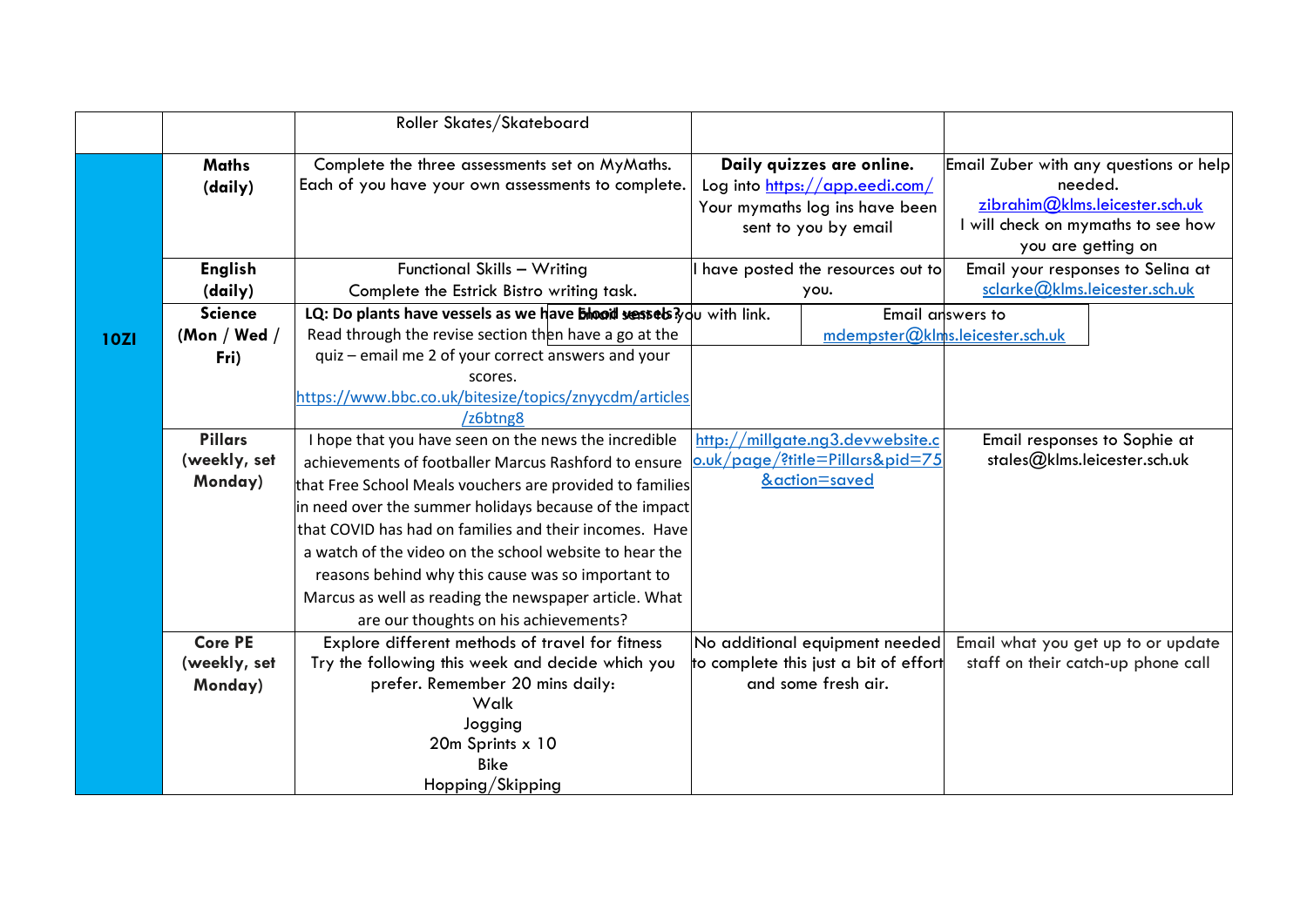|                                 |                              | Roller Skates/Skateboard                                                                                                                                                                                                                                                                                                                                                                                                                                                                                           |                                                                                                                                                                                                                                                                                                          |                                                                                                                                  |
|---------------------------------|------------------------------|--------------------------------------------------------------------------------------------------------------------------------------------------------------------------------------------------------------------------------------------------------------------------------------------------------------------------------------------------------------------------------------------------------------------------------------------------------------------------------------------------------------------|----------------------------------------------------------------------------------------------------------------------------------------------------------------------------------------------------------------------------------------------------------------------------------------------------------|----------------------------------------------------------------------------------------------------------------------------------|
|                                 | <b>Animal Care</b>           |                                                                                                                                                                                                                                                                                                                                                                                                                                                                                                                    |                                                                                                                                                                                                                                                                                                          |                                                                                                                                  |
|                                 | Y9 Geography                 | <b>Investigating Africa</b><br>Complete tasks 4-7 in the booklet that you have<br>been sent.                                                                                                                                                                                                                                                                                                                                                                                                                       | Paper copies that were posted to<br>you last week.                                                                                                                                                                                                                                                       | Please email me completed work by<br>Frioday Morning:<br>Vwiley@klms.leicester.sch.uk                                            |
|                                 | <b>Performing Arts</b>       |                                                                                                                                                                                                                                                                                                                                                                                                                                                                                                                    |                                                                                                                                                                                                                                                                                                          |                                                                                                                                  |
|                                 | <b>Catering</b>              | Suggested recipe -Baked Alaska p14. This can be a tricky Recipe and Work booklet have been<br>one and take some patience but it sooo worth it.                                                                                                                                                                                                                                                                                                                                                                     | posted to you. Available on zoom                                                                                                                                                                                                                                                                         | Please send me some pictures of your<br>cooking and email me if you need any                                                     |
| <b>Options</b>                  |                              | Task 3 p.23 – Nutritional Value of picnic foods. Analyse<br>and compare homemade products and shop bought.<br>Answers the questions on the page using the                                                                                                                                                                                                                                                                                                                                                          | for a call MONDAY 12.45pm for 1-1<br>tutorials and demos. Or we can<br>cook a recipe together live. I will                                                                                                                                                                                               | help. By the end of the week.<br>jmarlow@klms.leicester.sch.uk                                                                   |
| <b>Weekly</b><br>task(s)<br>set |                              | information in the nutritional values of both items. This<br>is a great way to be able to see how things can be<br>healthier when made yourself or perhaps that's not<br>always the case, we shall see!                                                                                                                                                                                                                                                                                                            | email you all the meeting ID and<br>passwords to log on to zoom                                                                                                                                                                                                                                          |                                                                                                                                  |
| <b>Monday</b>                   | <b>Music</b><br><b>Yr 10</b> | <b>Music Promoter</b><br>This week you are learning all about the role of the<br>promoter. Aaron has found a useful YouTube clip to<br>help you get started! Then read the information and<br>complete the blank brainstorm with all the facts you<br>have learnt about being a music promoter.<br>Aaron would like you to answer the following:<br>How has promoting music events changed now that the<br>internet is widely used? How would promoters advertise<br>an event before the internet compared to now? | You have been given the<br>information and brainstorm in a<br>pack of work by Amy at the<br>beginning of this half term. If you<br>need it printed or emailed out<br>again, please email Helen. You can<br>find the link to the YouTube clip<br>here:<br>https://www.youtube.com/watch?v<br>=79RRDQGg0k0 | Email your completed tasks back to<br><b>Helen and Aaron:</b><br>hrackley@klms.leicester.sch.uk<br>acolvin@klms.leicester.sch.uk |
|                                 | Music Yr 9                   | How to rap and the history of rap:                                                                                                                                                                                                                                                                                                                                                                                                                                                                                 | https://www.bbc.co.uk/bitesize/top<br>cs/z3dqhyc/articles/zvtjwty                                                                                                                                                                                                                                        | hrackley@klms.leicester.sch.uk<br>acolvin@klms.leicester.sch.uk                                                                  |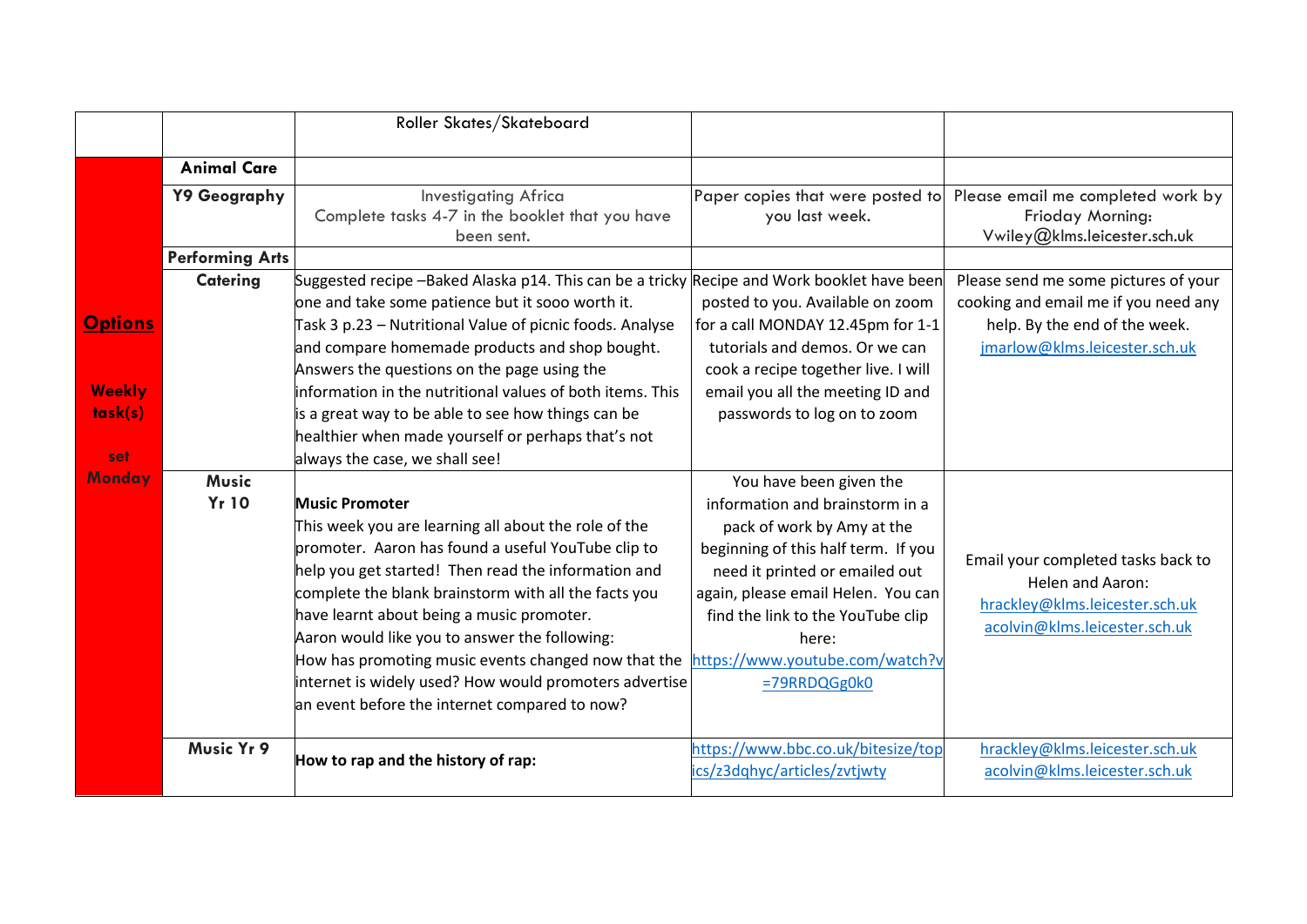|                            | Go on to BBC bitesize KS3 music, watch the video clip<br>then read the information about the history of rap.<br>In this lesson you will learn:<br>Find out about rap and its history, including hip-<br>hop, MCs, sound systems and grime.<br>• Explore rap by artists like C Cane, Stormzy, Kate<br>Tempest and Slowthai.                                                                                                                        |                                                                                                                      |                                                                                                                                                                                |
|----------------------------|---------------------------------------------------------------------------------------------------------------------------------------------------------------------------------------------------------------------------------------------------------------------------------------------------------------------------------------------------------------------------------------------------------------------------------------------------|----------------------------------------------------------------------------------------------------------------------|--------------------------------------------------------------------------------------------------------------------------------------------------------------------------------|
|                            | •Get ideas for making your own rap                                                                                                                                                                                                                                                                                                                                                                                                                |                                                                                                                      |                                                                                                                                                                                |
| <b>Media</b>               |                                                                                                                                                                                                                                                                                                                                                                                                                                                   |                                                                                                                      |                                                                                                                                                                                |
| <b>BTEC Sport</b>          | Officiating games: Football and Badminton<br>Use the 4 situations in football to gain an idea on<br>how to complete the task. Answer the Football sheet<br>in full and then fill in the blank table for the<br>badminton scenarios. Keep it simple and you will fly<br>through them.<br>If you can record yourself performing basic football<br>skills: Passing and control, keep ups, dribbling,<br>running with the ball, turning and shooting. | as possible<br>Use the Fifa training drills to help<br>you think of different challenges<br>to complete these videos | Use the emailed word documents Email work to your teacher or give it<br>and complete it in as much detail to the staff who are working with you.                               |
| <b>DT</b><br>9&10          |                                                                                                                                                                                                                                                                                                                                                                                                                                                   |                                                                                                                      |                                                                                                                                                                                |
| Art<br>9&10                | Choose an activity/response to create from your<br>personalised work pack to develop some ideas for your<br>project.<br>Send work to Sarah for feedback and development tasks.                                                                                                                                                                                                                                                                    | Access tasks in your printed work<br>packs that were previously<br>delivered.                                        | It is important that you send your work<br>back to Sarah in order to develop your<br>work. For tutorials, feedback and advice<br>please email<br>sgammon@klms.leciester.sch.uk |
| Computer<br><b>Science</b> | I will set up new challenges for you at the Repl<br>classroom. If you have not yet joined there will be a<br>link to join attached here.                                                                                                                                                                                                                                                                                                          | https://repl.it/data/classrooms/s<br>hare/74027f3ee9afd0f39784e<br>60738eb9136                                       | I will be checking up on your work<br>through the week. If you have any                                                                                                        |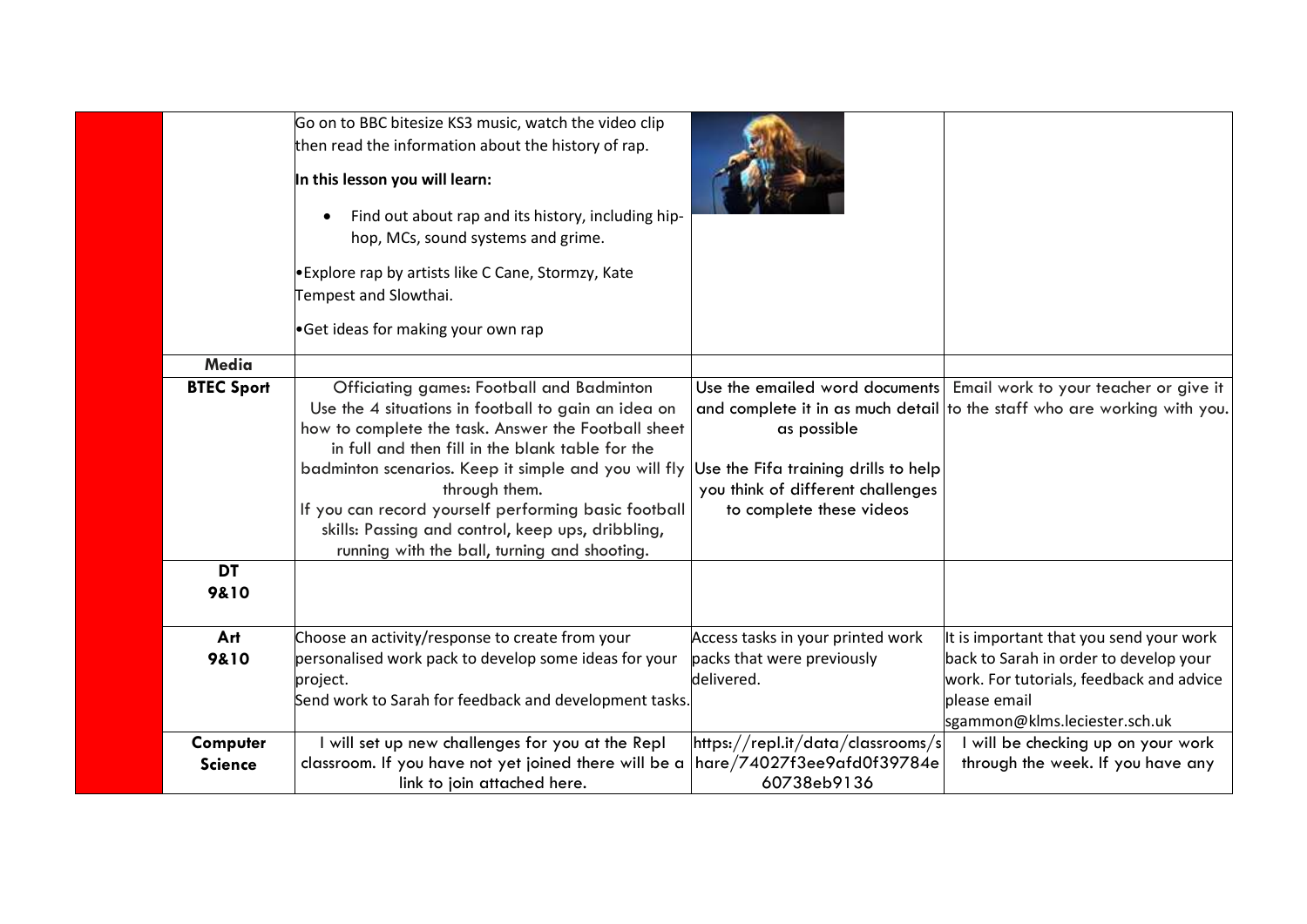|      |                |                                                          |                                                                     | issues contact me at                |
|------|----------------|----------------------------------------------------------|---------------------------------------------------------------------|-------------------------------------|
|      |                |                                                          |                                                                     | zcopley@klms.leicester.sch.uk.      |
|      | <b>Maths</b>   | Complete challenge card 3. Have a go at the              | Daily quizzes are online.                                           | Email me with any questions you may |
|      | (daily)        | Depreciation task on MyMaths.                            | Log into https://app.eedi.com/                                      | have:                               |
|      |                |                                                          | Your mymaths log ins have been                                      | schudasama@klms.leicester.sch.uk    |
|      |                |                                                          | sent to you by email.                                               |                                     |
|      |                |                                                          |                                                                     |                                     |
|      | <b>English</b> | Listen to chapter 7 of 'Animal Farm'.                    | I will email you the link and the                                   | Let me know what you think at       |
|      | (daily)        |                                                          | chapter.                                                            | Iroberts@klms.leicester.sch.uk      |
| 9GOR | <b>Science</b> | LQ: What is the nervous system?                          | Emails will be sent out with                                        | Email your answers to               |
|      | (Mon / Wed /   | Read through the info, watch the video and have a        | instructions and links.                                             | mdempster@klms.leicester.sch.uk     |
|      | Fri)           | go at the test.                                          |                                                                     |                                     |
|      |                | Email me 3 of your correct answers.                      |                                                                     |                                     |
|      |                | https://www.bbc.co.uk/bitesize/guides/zprxy4j/revi       |                                                                     |                                     |
|      |                | sion/1                                                   |                                                                     |                                     |
|      | <b>Pillars</b> | I hope that you have seen on the news the incredible     | http://millgate.ng3.devwebsite.c<br>o.uk/page/?title=Pillars&pid=75 | Email responses to Sophie at        |
|      | (weekly, set   | achievements of footballer Marcus Rashford to ensure     | &action=saved                                                       | stales@klms.leicester.sch.uk        |
|      | Monday)        | that Free School Meals vouchers are provided to families |                                                                     |                                     |
|      |                | in need over the summer holidays because of the impact   |                                                                     |                                     |
|      |                | that COVID has had on families and their incomes. Have   |                                                                     |                                     |
|      |                | a watch of the video on the school website to hear the   |                                                                     |                                     |
|      |                | reasons behind why this cause was so important to        |                                                                     |                                     |
|      |                | Marcus as well as reading the newspaper article. What    |                                                                     |                                     |
|      |                | are our thoughts on his achievements?                    |                                                                     |                                     |
|      | <b>Core PE</b> | Explore different methods of travel for fitness          | No additional equipment needed                                      | Email what you get up to or update  |
|      | (weekly, set   | Try the following this week and decide which you         | to complete this just a bit of effort                               | staff on their catch-up phone call  |
|      | Monday)        | prefer. Remember 20 mins daily:                          | and some fresh air.                                                 |                                     |
|      |                | Walk                                                     |                                                                     |                                     |
|      |                | Jogging                                                  |                                                                     |                                     |
|      |                | 20m Sprints x 10                                         |                                                                     |                                     |
|      |                | <b>Bike</b>                                              |                                                                     |                                     |
|      |                | Hopping/Skipping                                         |                                                                     |                                     |
|      |                | Roller Skates/Skateboard                                 |                                                                     |                                     |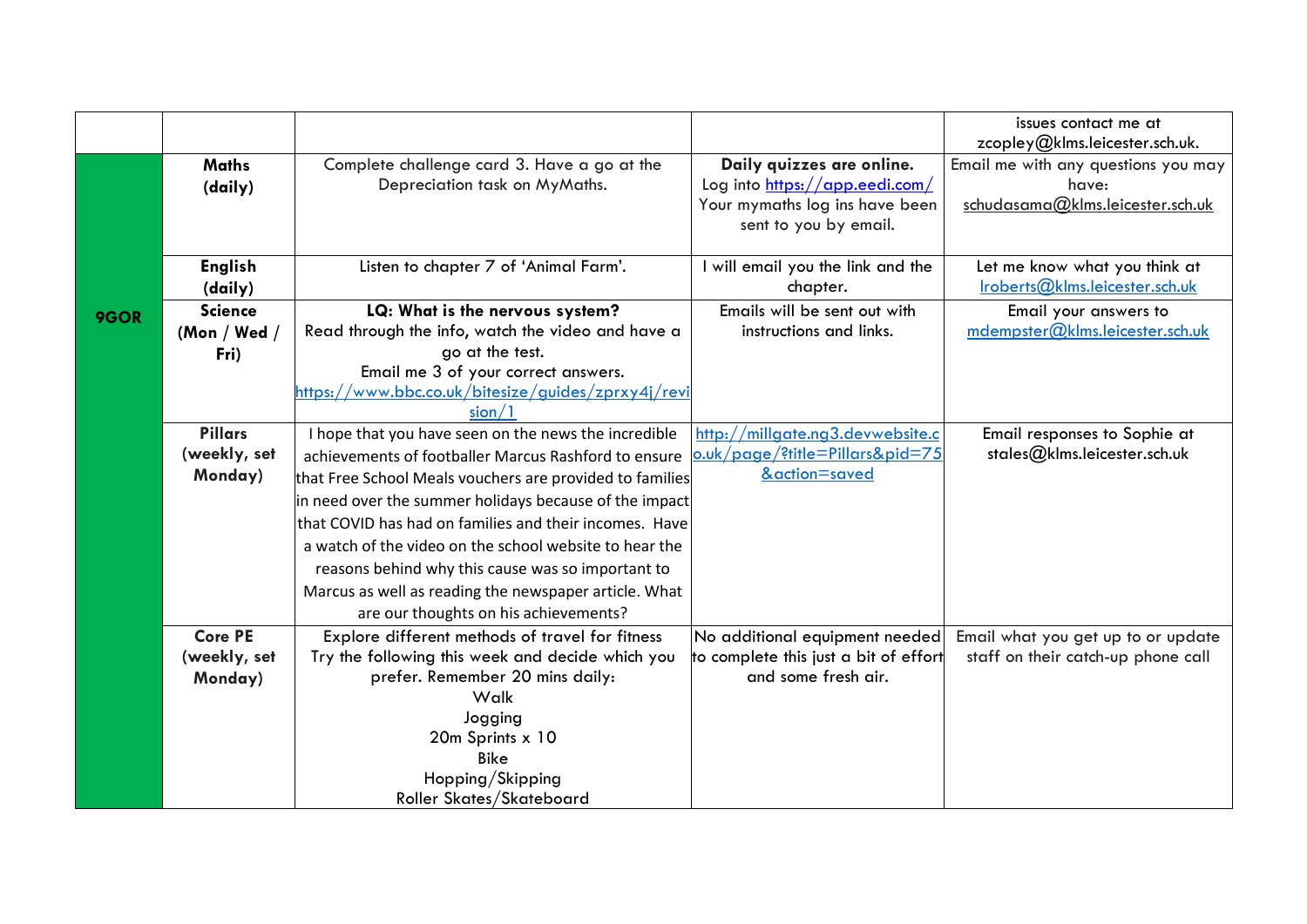|     | <b>Maths</b>   | Zoom with Zuber at 9.45 (Monday)                                                                                 | Daily quizzes are online.                        | Email Zuber with any questions or help |
|-----|----------------|------------------------------------------------------------------------------------------------------------------|--------------------------------------------------|----------------------------------------|
|     | (daily)        | Complete tasks set on mymaths.                                                                                   | Log into https://app.eedi.com/                   | needed.                                |
|     |                |                                                                                                                  | Your mymaths log ins have been                   | zibrahim@klms.leicester.sch.uk         |
|     |                |                                                                                                                  | sent to you by email                             | I will check on mymaths to see how     |
|     |                |                                                                                                                  |                                                  | you are getting on                     |
|     | <b>English</b> | Listen to chapter 7 of 'Animal Farm'.                                                                            | I will email you the link and the                | Let me know what you think at          |
|     | (daily)        |                                                                                                                  | chapter.                                         | Iroberts@klms.leicester.sch.uk and     |
| 9TP |                |                                                                                                                  |                                                  | Andy at                                |
|     |                |                                                                                                                  |                                                  | amaxwell@klms.leicester.sch.uk         |
|     | <b>Science</b> | Controlling Blood sugar- How does the body use the                                                               | E-mail sent to you with more                     | Any questions and work to send         |
|     | (Mon / Wed /   | nervous system to help control blood sugar levels?                                                               | details.                                         | back, tpatel@klms.leicester.sch.uk     |
|     | Fri)           | Look into type 1 and 2 diabetes.                                                                                 |                                                  |                                        |
|     |                |                                                                                                                  |                                                  |                                        |
|     | <b>Pillars</b> | I hope that you have seen on the news the incredible<br>achievements of footballer Marcus Rashford to ensure     | http://millgate.ng3.devwebsite.c                 | Email responses to Sophie at           |
|     | (weekly, set   |                                                                                                                  | o.uk/page/?title=Pillars&pid=75<br>&action=saved | stales@klms.leicester.sch.uk           |
|     | Monday)        | that Free School Meals vouchers are provided to families                                                         |                                                  |                                        |
|     |                | in need over the summer holidays because of the impact<br>that COVID has had on families and their incomes. Have |                                                  |                                        |
|     |                | a watch of the video on the school website to hear the                                                           |                                                  |                                        |
|     |                |                                                                                                                  |                                                  |                                        |
|     |                | reasons behind why this cause was so important to<br>Marcus as well as reading the newspaper article. What       |                                                  |                                        |
|     |                | are our thoughts on his achievements?                                                                            |                                                  |                                        |
|     | <b>Core PE</b> | Explore different methods of travel for fitness                                                                  | No additional equipment needed                   | Email what you get up to or update     |
|     | (weekly, set   | Try the following this week and decide which you                                                                 | to complete this just a bit of effort            | staff on their catch-up phone call     |
|     | Monday)        | prefer. Remember 20 mins daily:                                                                                  | and some fresh air.                              |                                        |
|     |                | Walk                                                                                                             |                                                  |                                        |
|     |                | Jogging                                                                                                          |                                                  |                                        |
|     |                | 20m Sprints x 10                                                                                                 |                                                  |                                        |
|     |                | <b>Bike</b>                                                                                                      |                                                  |                                        |
|     |                | Hopping/Skipping                                                                                                 |                                                  |                                        |
|     |                | Roller Skates/Skateboard                                                                                         |                                                  |                                        |
|     |                |                                                                                                                  |                                                  |                                        |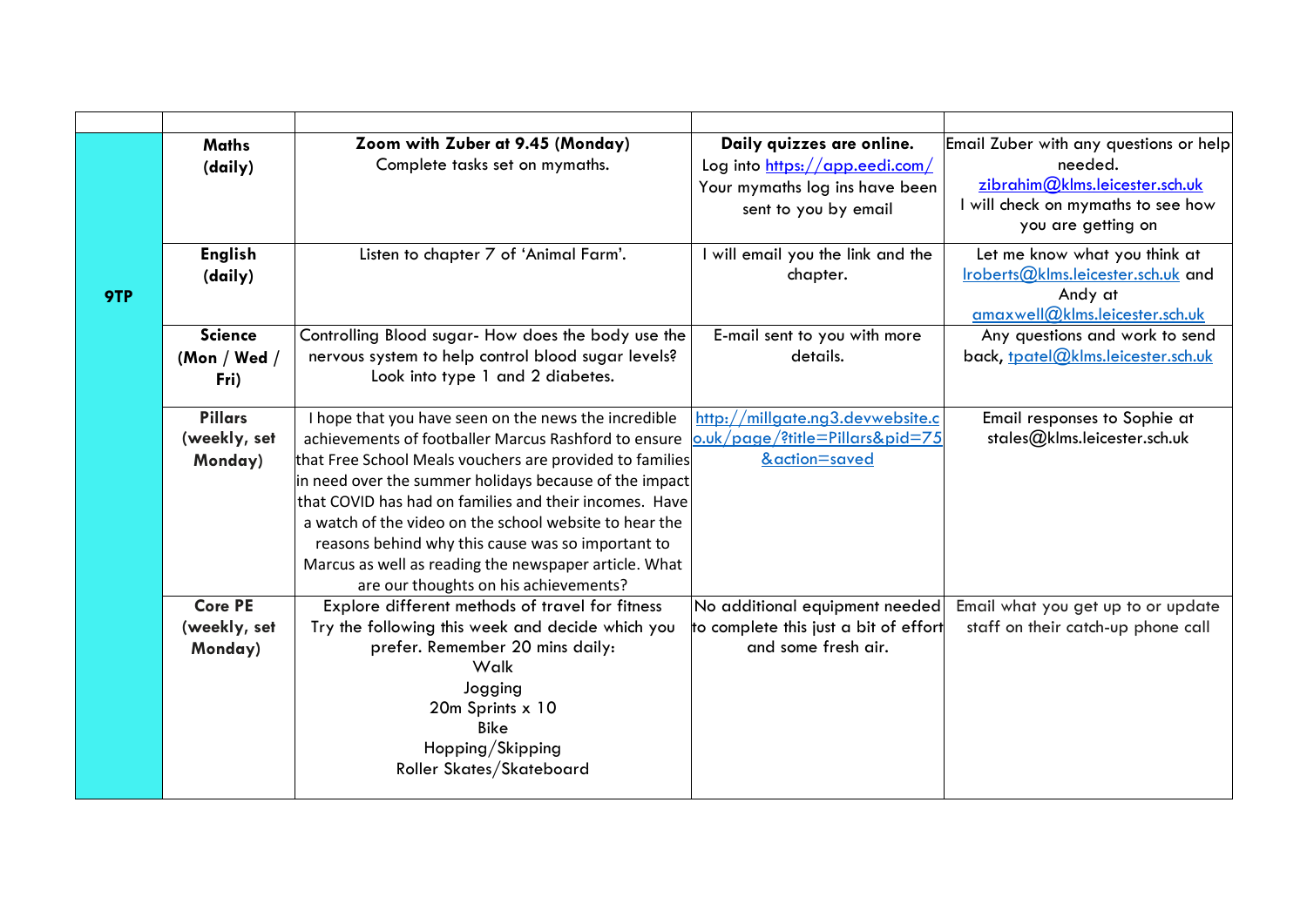|      | <b>Maths</b>   | Complete the $1/3$ of amounts sheets. Have a go at       | Daily quizzes are online.             | Email me with any questions you may |
|------|----------------|----------------------------------------------------------|---------------------------------------|-------------------------------------|
|      | (daily)        | the Introducing Fractions task on MyMaths.               | Log into https://app.eedi.com/        | have:                               |
|      |                |                                                          | Your mymaths log ins have been        | schudasama@klms.leicester.sch.uk    |
|      |                |                                                          | sent to you by email.                 |                                     |
|      |                |                                                          |                                       |                                     |
|      | <b>English</b> | Find the etymology of the word 'theme.'                  | Your task is on the brief.            | Email your responses to             |
|      | (daily)        |                                                          |                                       | smelling@klms.leicester.sch.uk      |
|      | <b>Science</b> |                                                          | Resources have been posted to         | Email any questions to              |
|      | (Mon / Wed /   | STEAM project - please email me if you haven't           | you.                                  | mdempster@klms.leicester.sch.uk     |
|      | Fri)           | received your project pack.                              |                                       |                                     |
|      |                |                                                          |                                       |                                     |
|      | <b>Core PE</b> | Explore different methods of travel for fitness          | No additional equipment needed        | Email what you get up to or update  |
|      | (weekly, set   | Try the following this week and decide which you         | to complete this just a bit of effort | staff on their catch-up phone call  |
|      | Monday)        | prefer. Remember 20 mins daily:<br>Walk                  | and some fresh air.                   |                                     |
|      |                |                                                          |                                       |                                     |
|      |                | Jogging<br>20m Sprints x 10                              |                                       |                                     |
| 8SKM |                | <b>Bike</b>                                              |                                       |                                     |
|      |                | Hopping/Skipping                                         |                                       |                                     |
|      |                | Roller Skates/Skateboard                                 |                                       |                                     |
|      |                |                                                          |                                       |                                     |
|      | <b>Pillars</b> | I hope that you have seen on the news the incredible     | http://millgate.ng3.devwebsite.co.u   | Email responses to Sophie at        |
|      | (weekly, set   | achievements of footballer Marcus Rashford to ensure     | k/page/?title=Pillars&pid=75&actio    | stales@klms.leicester.sch.uk        |
|      | Monday)        | that Free School Meals vouchers are provided to families | n=saved                               |                                     |
|      |                | in need over the summer holidays because of the impact   |                                       |                                     |
|      |                | that COVID has had on families and their incomes. Have   |                                       |                                     |
|      |                | a watch of the video on the school website to hear the   |                                       |                                     |
|      |                | reasons behind why this cause was so important to        |                                       |                                     |
|      |                | Marcus as well as reading the newspaper article. What    |                                       |                                     |
|      |                | are our thoughts on his achievements?                    |                                       |                                     |
|      | <b>DT</b>      |                                                          |                                       |                                     |
|      | (weekly, set   |                                                          |                                       |                                     |
|      | Monday)        |                                                          |                                       |                                     |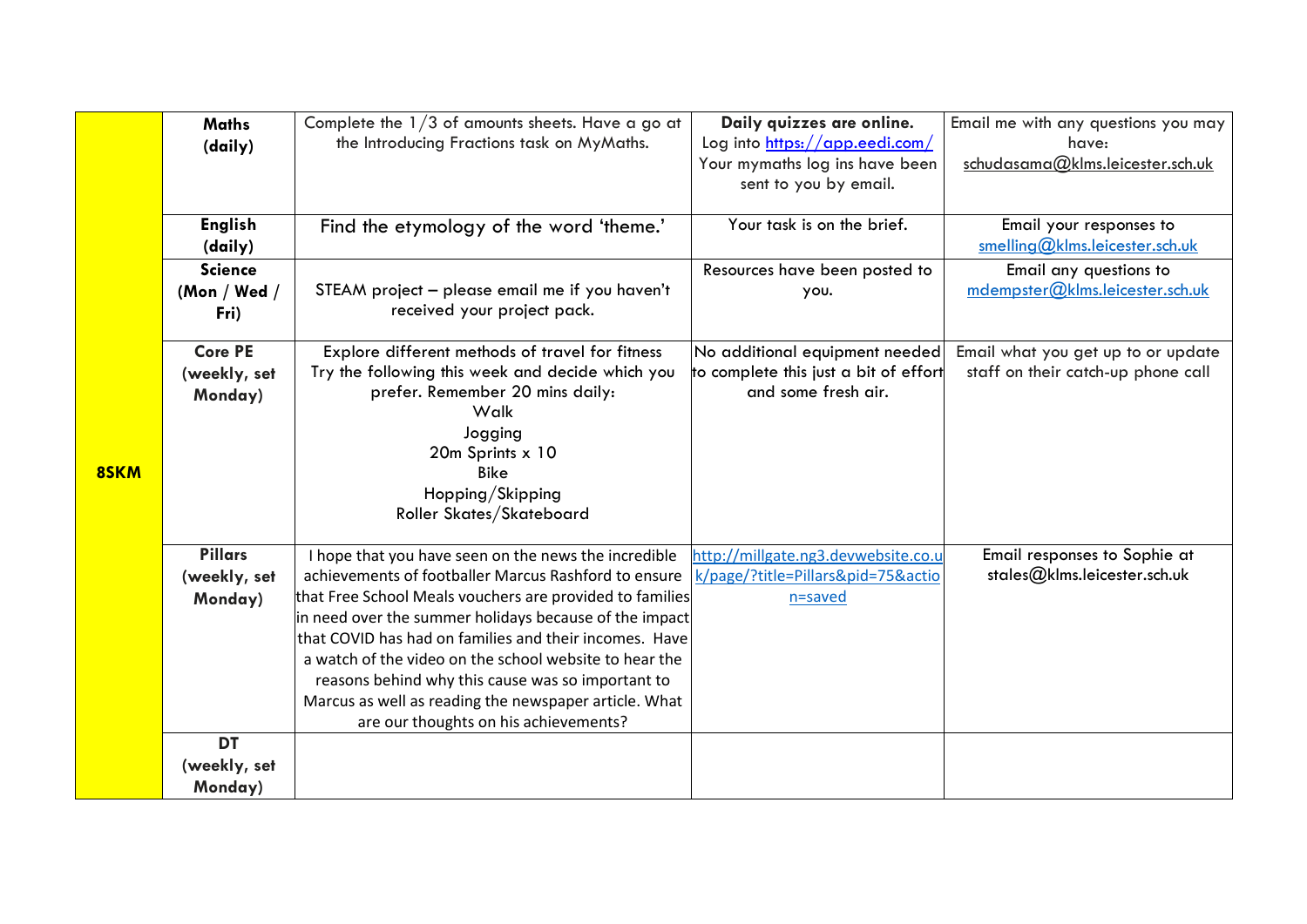| Art          | Please make sure the following tasks have been                                             | Find your work in your STEAM        | Email photos of work to                |
|--------------|--------------------------------------------------------------------------------------------|-------------------------------------|----------------------------------------|
| (weekly, set | completed out of your STEAM work pack.                                                     | booklets.                           | sgammon@klms.leciester.sch.uk Group    |
| Monday)      |                                                                                            |                                     | Zoom Tuesday 13.55-14.15 with Sarah &  |
|              | Art challenge 2: Weaving (Part B)                                                          |                                     | Michaela                               |
|              | Explore your previously learnt skill of weaving by                                         |                                     |                                        |
|              | experimenting with different materials and media.                                          |                                     |                                        |
|              | Art challenge 3: Sellotape transfer printing                                               |                                     |                                        |
|              | Follow the guide to create colourful and patterned strips                                  |                                     |                                        |
|              | out of sellotape.                                                                          |                                     |                                        |
| Spanish      | Click on the Quizlet invitation link on your email and                                     | Reminder of Quizlet instructions    | Amy will be able to see your scores on |
| (weekly, set | create your account. Complete the learning tasks on the                                    | sent by email on Monday.            | Quizlet.                               |
| Monday)      | left-hand side and the test before the end of Friday.                                      |                                     |                                        |
| Music        | How to rap and the history of rap:                                                         |                                     |                                        |
| (weekly, set | Go on to BBC bitesize KS3 music, watch the video clip                                      | https://www.bbc.co.uk/bitesize/top  |                                        |
| Monday)      | then read the information about the history of rap.                                        | ics/z3dqhyc/articles/zvtjwty        |                                        |
|              | In this lesson you will learn:                                                             |                                     | hrackley@klms.leicester.sch.uk         |
|              | Find out about rap and its history, including hip-                                         |                                     | acolvin@klms.leicester.sch.uk          |
|              | hop, MCs, sound systems and grime.                                                         |                                     |                                        |
|              | <b>.</b> Explore rap by artists like C Cane, Stormzy, Kate                                 |                                     |                                        |
|              | Tempest and Slowthai.                                                                      |                                     |                                        |
|              | Get ideas for making your own rap                                                          |                                     |                                        |
| Catering     | Recipe this week is to make your favourite summer time Recipe and Work booklet have been   |                                     | Please send me some pictures of your   |
| (weekly, set | foodthis could be one of the recipes from the book or posted to you. Available on zoom     |                                     | cooking and email me if you need any   |
| Monday)      | a family favourite. Think about how you could switch it for a call THURSDAY 1.30pm for 1-1 |                                     | help. By the end of the week.          |
|              | up - add meat, make it vegetarian, is there a healthier                                    | tutorials and demos. Or we can      | jmarlow@klms.leicester.sch.uk          |
|              | version?? Booklet p16- Protein food - Look at the                                          | cook a recipe together live. I will |                                        |
|              | different protein foods and in the box draw your                                           | email you all the meeting ID and    |                                        |
|              | favourite protein food and explain why? Stretch &                                          | passwords to log on to zoom         |                                        |
|              | Challenge-Design your own protein-based meal that                                          |                                     |                                        |
|              | you would be able to serve in a takeaway café? (e.g.                                       |                                     |                                        |
|              | Scotch egg)                                                                                |                                     |                                        |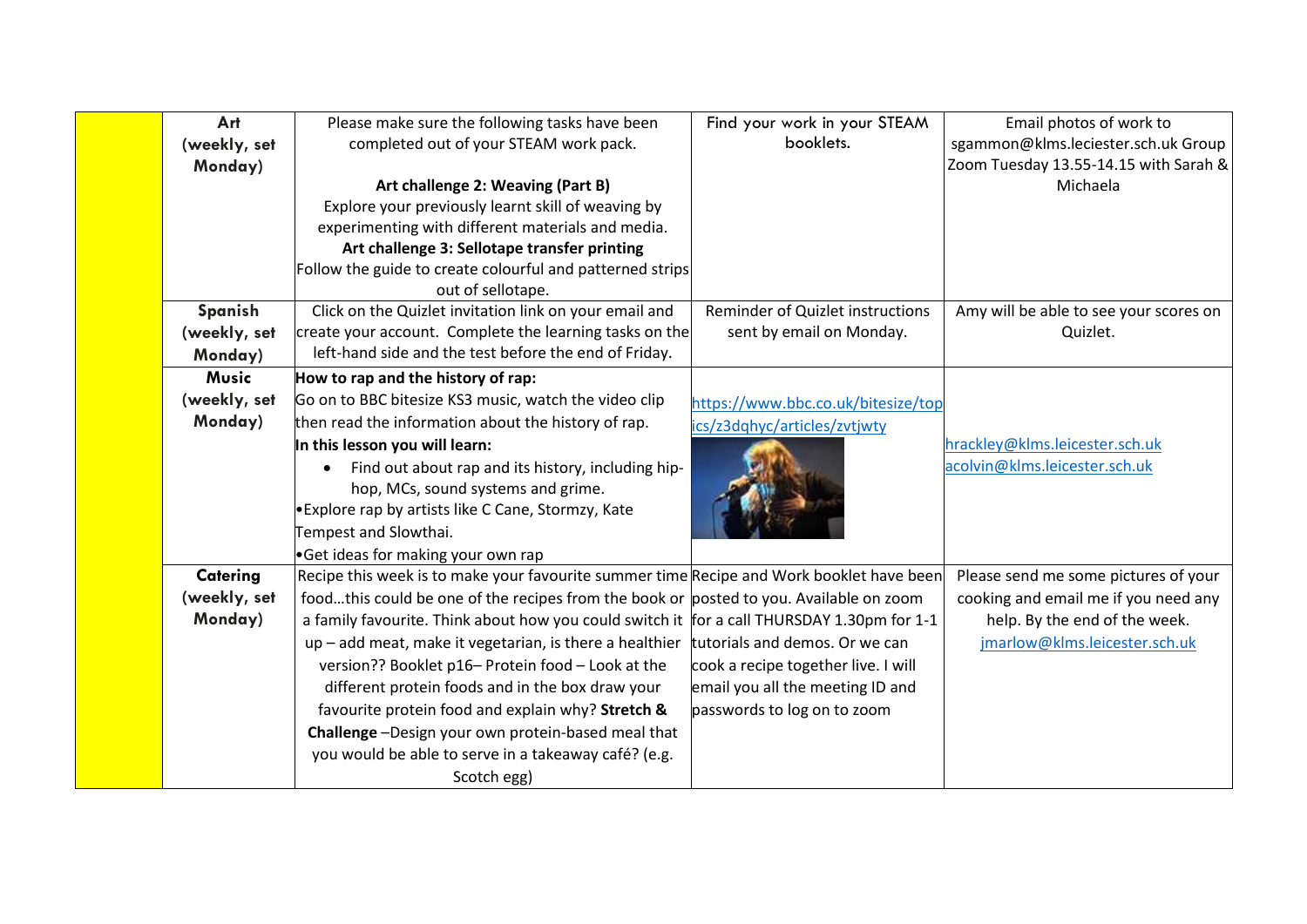|     | <b>Maths</b>   | Zoom with Zuber at 12.30 (Monday)                        | Your sumdog log ins have been                                | Email Zuber with any questions or help  |
|-----|----------------|----------------------------------------------------------|--------------------------------------------------------------|-----------------------------------------|
|     | (daily)        | Corey and Kiepher - In your Yellow Textbook;             | sent to you by email.                                        | needed.                                 |
|     |                | complete all of Section 1                                | If you need your mymaths logins,                             | zibrahim@klms.leicester.sch.uk          |
|     |                | Lewis and leuan - In your Pink Textbook; complete        | let me, Leanne or Loretta know.                              | I will check on mymaths to see how      |
|     |                | all of Section 1.                                        |                                                              | you are getting on                      |
|     |                | ALL - Work on your STEAM project that have been          | Remember to complete the                                     |                                         |
|     |                | posted out to you by Sim.                                | online homework on mymaths                                   |                                         |
|     |                | You have new work set on mymaths too!                    | and save it!                                                 |                                         |
|     | <b>English</b> | What could you do about your own personal use of         | Your task is on the brief.                                   | Email me a picture of your work at      |
|     | (daily)        | single-use plastic? What could you do about              |                                                              | roberts@klmsleicester.sch.uk or talk to |
|     |                | society's use of single-use plastic?                     |                                                              | me about it the next time we Zoom.      |
|     | <b>Science</b> | Work on your STEAM parachute project that have           | If you get stuck- email to ask for                           | E-mail questions or work back to        |
|     | (Mon / Wed /   | been posted out to you by Sim. In the pack will be       | help or we can talk about it when                            | tpatel@klms.leicester.sch.uk.           |
|     | Fri)           | the design, art, maths and science sections.             | we call. STEAM project posted                                |                                         |
| 8SG |                |                                                          | out to you.                                                  |                                         |
|     | <b>Pillars</b> | I hope that you have seen on the news the incredible     | http://millgate.ng3.devwebsite.co.u                          | Email responses to Sophie at            |
|     | (weekly, set   | achievements of footballer Marcus Rashford to ensure     | k/page/?title=Pillars&pid=75&actio                           | stales@klms.leicester.sch.uk            |
|     | Monday)        | that Free School Meals vouchers are provided to families | n=saved                                                      |                                         |
|     |                | in need over the summer holidays because of the impact   |                                                              |                                         |
|     |                | that COVID has had on families and their incomes. Have   |                                                              |                                         |
|     |                | a watch of the video on the school website to hear the   |                                                              |                                         |
|     |                | reasons behind why this cause was so important to        |                                                              |                                         |
|     |                | Marcus as well as reading the newspaper article. What    |                                                              |                                         |
|     |                | are our thoughts on his achievements?                    |                                                              |                                         |
|     | <b>Core PE</b> | Explore different methods of travel for fitness          | No additional equipment needed                               | Email what you get up to or update      |
|     | (weekly, set   | Try the following this week and decide which you         | to complete this just a bit of effort<br>and some fresh air. | staff on their catch-up phone call      |
|     | Monday)        | prefer. Remember 20 mins daily:<br>Walk                  |                                                              |                                         |
|     |                | Jogging                                                  |                                                              |                                         |
|     |                | 20m Sprints x 10                                         |                                                              |                                         |
|     |                | <b>Bike</b>                                              |                                                              |                                         |
|     |                | Hopping/Skipping                                         |                                                              |                                         |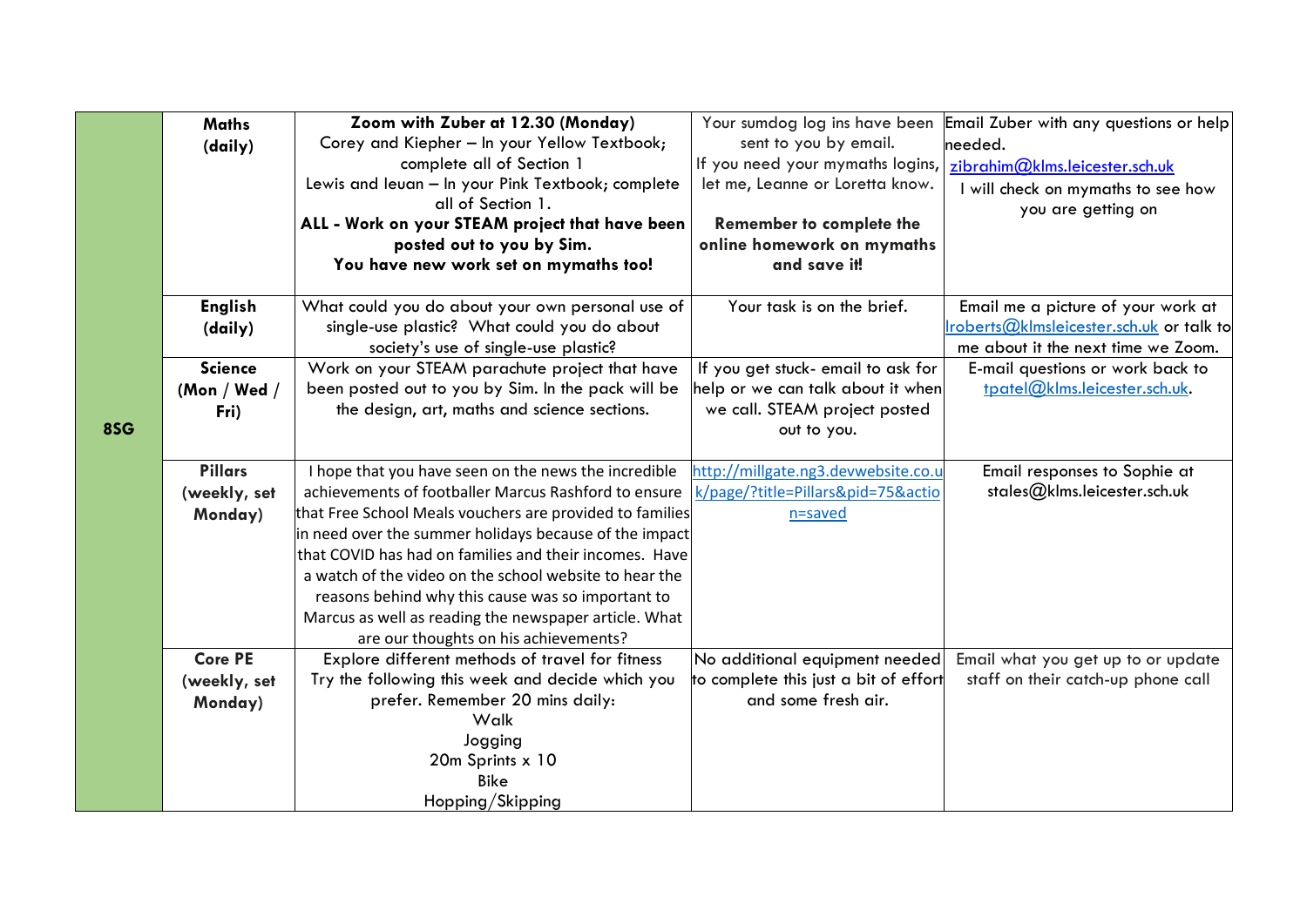|              | Roller Skates/Skateboard                                                                      |                                     |                                       |
|--------------|-----------------------------------------------------------------------------------------------|-------------------------------------|---------------------------------------|
| <b>DT</b>    |                                                                                               |                                     |                                       |
| (weekly, set |                                                                                               |                                     |                                       |
| Monday)      |                                                                                               |                                     |                                       |
| Art          | Please make sure the following tasks have been                                                | Find your work in your STEAM        | Email photos of work to               |
| (weekly, set | completed out of your STEAM work pack.                                                        | booklets.                           | sgammon@klms.leciester.sch.uk Group   |
| Monday)      |                                                                                               |                                     | Zoom Tuesday 13.30-13.55 with Sarah & |
|              | Art challenge 2: Weaving (Part B)                                                             |                                     | Michaela                              |
|              | Explore your previously learnt skill of weaving by                                            |                                     |                                       |
|              | experimenting with different materials and media.                                             |                                     |                                       |
|              | Art challenge 3: Sellotape transfer printing                                                  |                                     |                                       |
|              | Follow the guide to create colourful and patterned strips                                     |                                     |                                       |
|              | out of sellotape.                                                                             |                                     |                                       |
| Music        | How to rap and the history of rap:                                                            |                                     |                                       |
| (weekly, set | Go on to BBC bitesize KS3 music, watch the video clip then https://www.bbc.co.uk/bitesize/top |                                     |                                       |
| Monday)      | read the information about the history of rap.                                                | ics/z3dqhyc/articles/zvtjwty        |                                       |
|              | In this lesson you will learn:                                                                |                                     | hrackley@klms.leicester.sch.uk        |
|              | Find out about rap and its history, including hip-                                            |                                     | acolvin@klms.leicester.sch.uk         |
|              | hop, MCs, sound systems and grime.                                                            |                                     |                                       |
|              | Explore rap by artists like C Cane, Stormzy, Kate Tempest                                     |                                     |                                       |
|              | land Slowthai.                                                                                |                                     |                                       |
|              | Get ideas for making your own rap                                                             |                                     |                                       |
| Catering     | Recipe this week is to make your favourite summer time Recipe and Work booklet have been      |                                     | Please send me some pictures of your  |
| (weekly, set | foodthis could be one of the recipes from the book or posted to you. Available on zoom        |                                     | cooking and email me if you need any  |
| Monday)      | a family favourite. Think about how you could switch it for a call THURSDAY 1.30pm for 1-1    |                                     | help. By the end of the week.         |
|              | $up$ – add meat, make it vegetarian, is there a healthier                                     | tutorials and demos. Or we can      | jmarlow@klms.leicester.sch.uk         |
|              | version?? Booklet p16- Protein food - Look at the                                             | cook a recipe together live. I will |                                       |
|              | different protein foods and in the box draw your                                              | email you all the meeting ID and    |                                       |
|              | favourite protein food and explain why? Stretch &                                             | passwords to log on to zoom         |                                       |
|              | Challenge-Design your own protein based meal that                                             |                                     |                                       |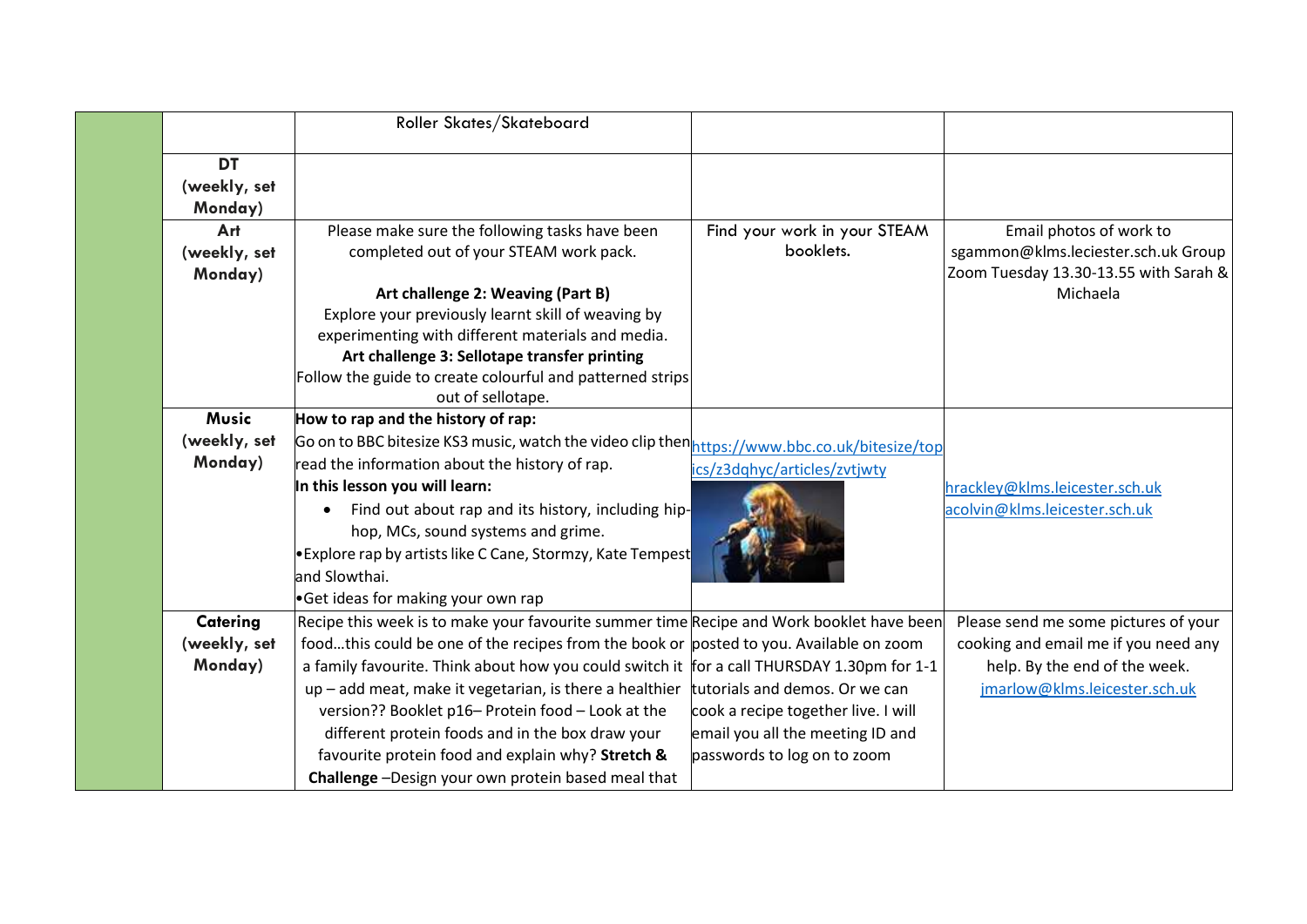|             |                | you would be able to serve in a takeaway café? (e.g.                                                               |                                    |                                                                           |
|-------------|----------------|--------------------------------------------------------------------------------------------------------------------|------------------------------------|---------------------------------------------------------------------------|
|             |                | Scotch egg)                                                                                                        |                                    |                                                                           |
|             | Computer       | Sign up to Idea.org.uk using the link given. Have a                                                                | https://idea.org.uk/x/Millgate     | Email me at                                                               |
|             | <b>Science</b> | go at the different badges and challenges to earn                                                                  |                                    | zcopley@klms.leicester.sch.uk if you                                      |
|             | (weekly, set   | yourself some real certificates. You can get a Bronze,                                                             |                                    | have any issues or want to show me                                        |
|             | Monday)        | Silver and Gold certificate delivered to the school if                                                             |                                    | your work.                                                                |
|             |                | you take part.                                                                                                     | Use this link to sign up and the   |                                                                           |
|             |                |                                                                                                                    | ioin the class I have created. Use |                                                                           |
|             |                |                                                                                                                    | your school email to create an     |                                                                           |
|             |                |                                                                                                                    | account if you do not have one     |                                                                           |
|             |                |                                                                                                                    | vet.                               |                                                                           |
|             | <b>Maths</b>   | Complete the Multiplying Grid Method 2 digit by 2                                                                  | Your mymaths log ins have been     | Email me with any questions you may                                       |
|             | (daily)        | digit sheet. You have demonstrations in the pack of                                                                | sent to you by email.              | have:                                                                     |
|             |                | what to do. Have a go at the Have a go at the                                                                      |                                    | schudasama@klms.leicester.sch.uk                                          |
|             |                | Multiplying by 10, 100 and 1000 task on MyMaths.                                                                   |                                    |                                                                           |
|             | <b>English</b> | Complete the 'Heroes and Villains' task from the                                                                   |                                    | I have posted the resources out to Email a picture of your work to Selina |
|             | (daily)        | 'Creative Writing with Charlie & The Chocolate                                                                     | you.                               | at sclarke $@$ klms.leicester.sch.uk or talk                              |
|             |                | Factory' book.                                                                                                     |                                    | to her about when you Zoom or talk.                                       |
|             |                |                                                                                                                    |                                    |                                                                           |
|             | <b>Science</b> | STEAM project - please tell Fern when she calls if                                                                 | Resources have been posted to you. | Email any questions to                                                    |
|             | (Mon / Wed /   | you haven't received your project pack.                                                                            |                                    | mdempster@klms.leicester.sch.uk                                           |
| <b>7ZAG</b> | Fri)           |                                                                                                                    |                                    |                                                                           |
|             | <b>Pillars</b> | I hope that you have seen on the news the incredible                                                               | http://millgate.ng3.devwebsite.co  | Email responses to Sophie at                                              |
|             | (weekly, set   | achievements of footballer Marcus Rashford to ensure                                                               | .uk/page/?title=Pillars&pid=75&    | stales@klms.leicester.sch.uk                                              |
|             | Monday)        | that Free School Meals vouchers are provided to families<br>in need over the summer holidays because of the impact | action=saved                       |                                                                           |
|             |                | that COVID has had on families and their incomes. Have                                                             |                                    |                                                                           |
|             |                | a watch of the video on the school website to hear the                                                             |                                    |                                                                           |
|             |                | reasons behind why this cause was so important to                                                                  |                                    |                                                                           |
|             |                | Marcus as well as reading the newspaper article. What                                                              |                                    |                                                                           |
|             |                | are our thoughts on his achievements?                                                                              |                                    |                                                                           |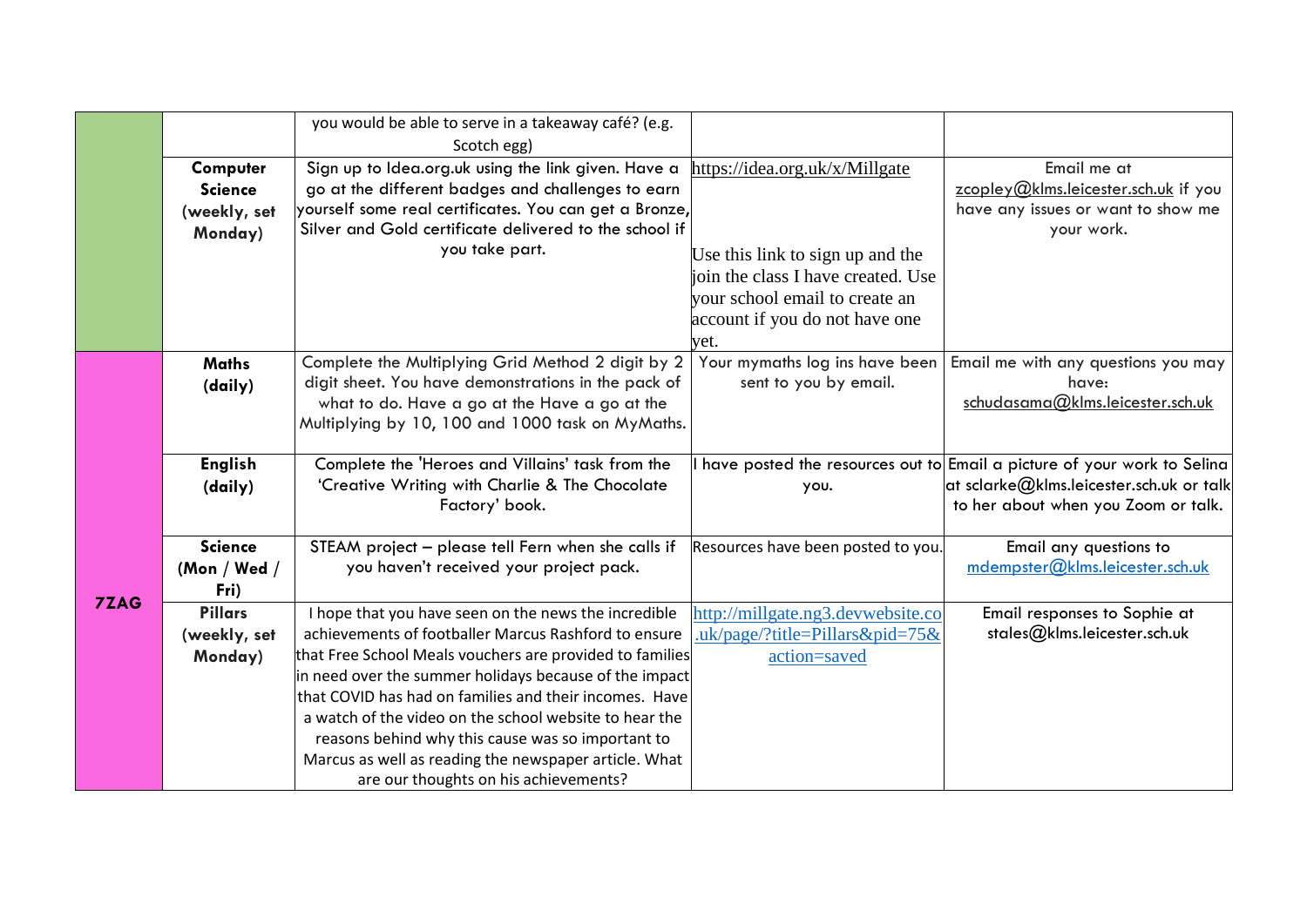| <b>Core PE</b><br>(weekly, set<br>Monday) | Explore different methods of travel for fitness<br>Try the following this week and decide which you<br>prefer. Remember 20 mins daily:<br>Walk<br>Jogging<br>20m Sprints x 10<br><b>Bike</b><br>Hopping/Skipping<br>Roller Skates/Skateboard                                                                                                                               | No additional equipment needed<br>to complete this just a bit of effort<br>and some fresh air. | Email what you get up to or update<br>staff on their catch-up phone call                                          |
|-------------------------------------------|----------------------------------------------------------------------------------------------------------------------------------------------------------------------------------------------------------------------------------------------------------------------------------------------------------------------------------------------------------------------------|------------------------------------------------------------------------------------------------|-------------------------------------------------------------------------------------------------------------------|
| <b>DT</b><br>(weekly, set<br>Monday)      |                                                                                                                                                                                                                                                                                                                                                                            |                                                                                                |                                                                                                                   |
| Art<br>(weekly, set<br>Monday)            | Please make sure the following tasks have been<br>completed out of your STEAM work pack.<br>Art challenge 2: Weaving (Part B)<br>Explore your previously learnt skill of weaving by<br>experimenting with different materials and media.<br>Art challenge 3: Sellotape transfer printing<br>Follow the guide to create colourful and patterned strips<br>out of sellotape. | Find your work in your STEAM<br>booklets.                                                      | Email photos of work to<br>sgammon@klms.leciester.sch.uk Group<br>Zoom Monday13.10-13.30 with Sarah &<br>Michaela |
| Spanish<br>(weekly, set<br>Monday)        | Click on the Quizlet invitation link on your email and<br>create your account. Complete the learning tasks on the<br>left-hand side and the test before the end of Friday.                                                                                                                                                                                                 | Reminder of Quizlet instructions<br>sent by email on Monday.                                   | Amy will be able to see your scores on<br>Quizlet.                                                                |
| <b>Music</b><br>(weekly, set<br>Monday)   | How to rap and the history of rap:<br>Go on to BBC bitesize KS3 music, watch the video clip<br>then read the information about the history of rap.<br>In this lesson you will learn:<br>Find out about rap and its history, including hip-<br>hop, MCs, sound systems and grime.                                                                                           | https://www.bbc.co.uk/bitesize/top<br>ics/z3dqhyc/articles/zvtjwty                             | hrackley@klms.leicester.sch.uk<br>acolvin@klms.leicester.sch.uk                                                   |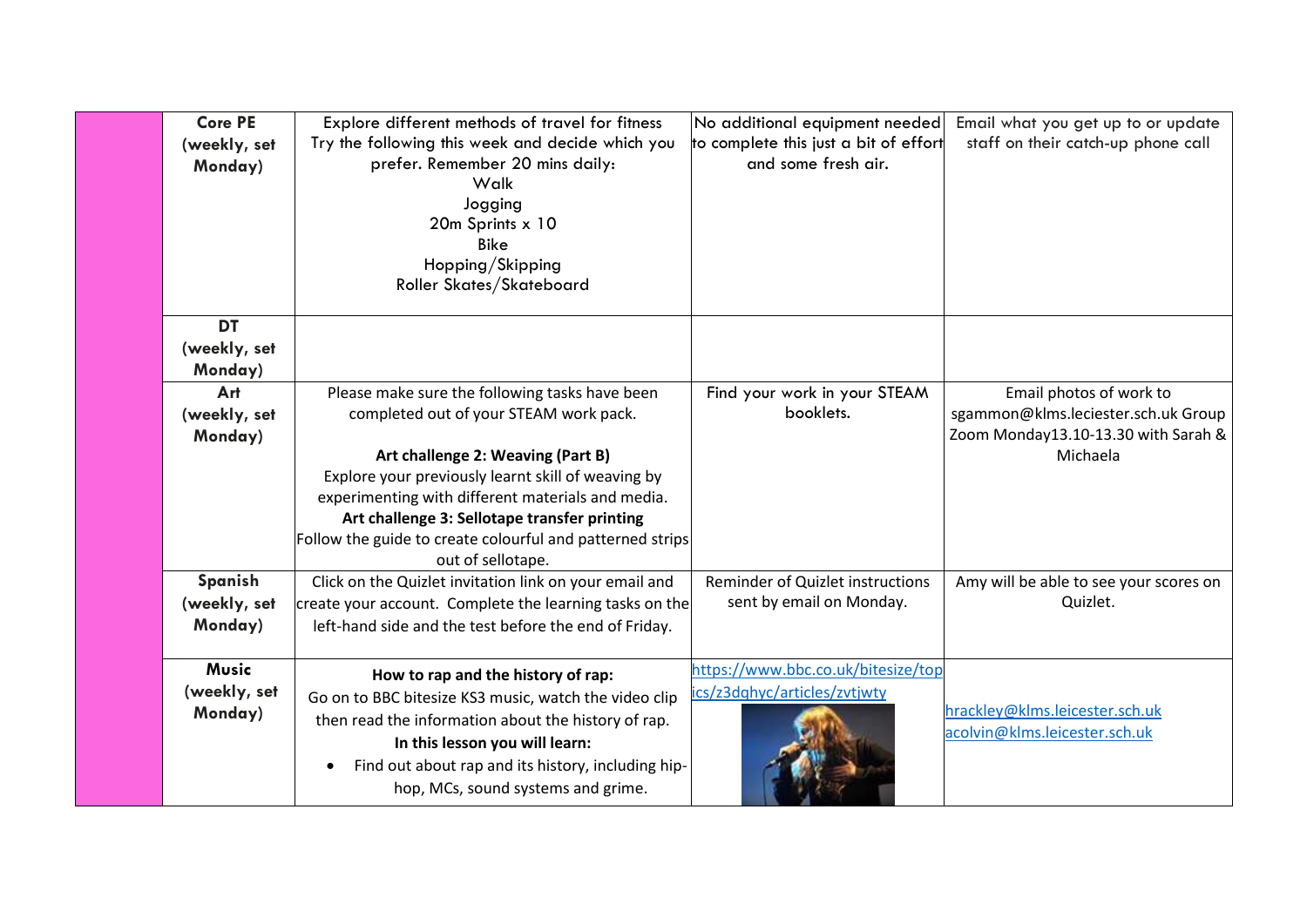|                | • Explore rap by artists like C Cane, Stormzy, Kate                                                                           |                                     |                                             |
|----------------|-------------------------------------------------------------------------------------------------------------------------------|-------------------------------------|---------------------------------------------|
|                | Tempest and Slowthai.                                                                                                         |                                     |                                             |
|                | •Get ideas for making your own rap                                                                                            |                                     |                                             |
| Catering       | Recipe this week is to make your favourite summer time Recipe and Work booklet have been Please send me some pictures of your |                                     |                                             |
| (weekly, set   | foodthis could be one of the recipes from the book or posted to you. Available on zoom                                        |                                     | cooking and email me if you need any        |
| Monday)        | a family favourite. Think about how you could switch it for a call WEDNESDAY 12.45pm for                                      |                                     | help. By the end of the week.               |
|                | up - add meat, make it vegetarian, is there a healthier                                                                       | 1-1 tutorials and demos. Or we can  | jmarlow@klms.leicester.sch.uk               |
|                | version?? Booklet p16- Protein food - Look at the                                                                             | cook a recipe together live. I will |                                             |
|                | different protein foods and in the box draw your                                                                              | email you all the meeting ID and    |                                             |
|                | favourite protein food and explain why? Stretch &                                                                             | passwords to log on to zoom         |                                             |
|                | Challenge-Design your own protein based meal that                                                                             |                                     |                                             |
|                | you would be able to serve in a takeaway café? (e.g.                                                                          |                                     |                                             |
|                | Scotch egg)                                                                                                                   |                                     |                                             |
| Computer       | I will email you your work out and sort out posting                                                                           | will email you your work and        | If you would like some help, or to          |
| <b>Science</b> | the worksheets to you. You will receive the                                                                                   | send a hard copy out to you all.    | show me your work, please email me          |
| (weekly, set   | worksheets looking at Psuedocode and Algorithms -                                                                             |                                     | at zcopley@klms.leicester.sch.uk.           |
| Monday)        | Minion Style. Feel free to get some help if you need<br>itl                                                                   |                                     |                                             |
| <b>Maths</b>   | Complete the tasks set on MyMaths by the end of                                                                               | MyMaths instructions sent by email  | Amy will check on MyMaths to see how        |
| (daily)        | Thursday.                                                                                                                     | on Monday. Paper copies delivered   | you are getting on. Email Amy with any      |
|                |                                                                                                                               | to John & Riley.                    | questions or help needed. Check your        |
|                |                                                                                                                               |                                     | position on the MyMaths leader board!       |
| <b>English</b> | Continue working on your Nessy and Seesaw tasks.                                                                              | You have your log-ins.              | Michelle, Sasha and Selina are              |
| (daily)        |                                                                                                                               |                                     | keeping in touch with you and your<br>work. |
| <b>Science</b> | Work on your STEAM parachute project that have been                                                                           | If you get stuck- email to ask for  | E-mail questions or work back to            |
| (Mon / Wed $/$ | posted out to you by Sim. In the pack will be the design,                                                                     | help or we can talk about it when   | tpatel@klms.leicester.sch.uk.               |
| Fri)           | art, maths and science sections.                                                                                              | we call. STEAM project posted out   |                                             |
|                |                                                                                                                               | to you.                             |                                             |
| <b>Pillars</b> | I hope that you have seen on the news the incredible                                                                          | http://millgate.ng3.devwebsite.co.u | Email responses to Sophie at                |
| (weekly, set   | achievements of footballer Marcus Rashford to ensure                                                                          | k/page/?title=Pillars&pid=75&actio  | stales@klms.leicester.sch.uk                |
| Monday)        | that Free School Meals vouchers are provided to families                                                                      | n=saved                             |                                             |
|                |                                                                                                                               |                                     |                                             |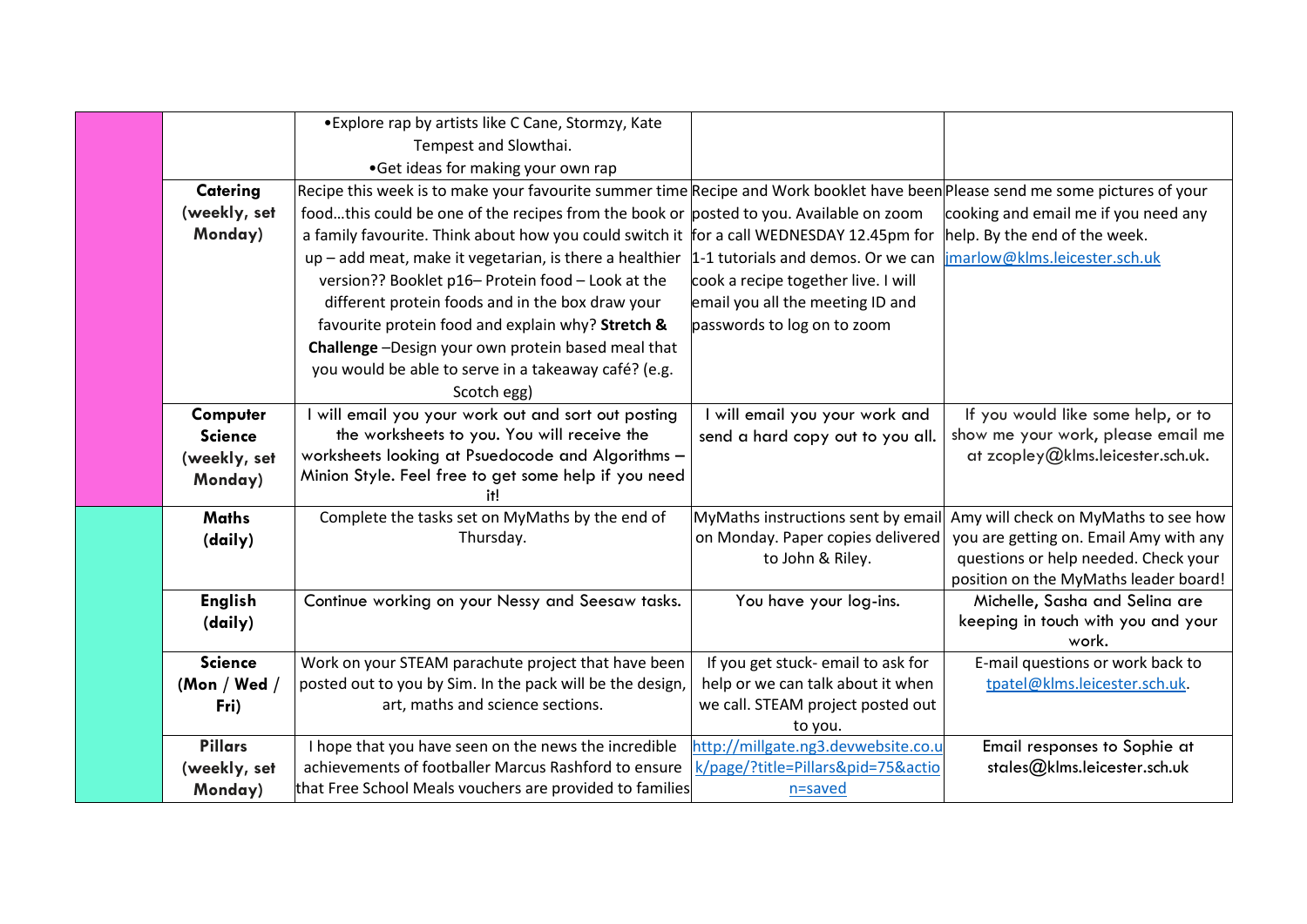| <b>7SKITTLES</b> |                | in need over the summer holidays because of the impact    |                                       |                                      |
|------------------|----------------|-----------------------------------------------------------|---------------------------------------|--------------------------------------|
|                  |                | that COVID has had on families and their incomes. Have    |                                       |                                      |
|                  |                | a watch of the video on the school website to hear the    |                                       |                                      |
|                  |                | reasons behind why this cause was so important to         |                                       |                                      |
|                  |                | Marcus as well as reading the newspaper article. What     |                                       |                                      |
|                  |                | are our thoughts on his achievements?                     |                                       |                                      |
|                  | <b>Core PE</b> | Explore different methods of travel for fitness           | No additional equipment needed        | Email what you get up to or update   |
|                  | (weekly, set   | Try the following this week and decide which you          | to complete this just a bit of effort | staff on their catch-up phone call   |
|                  | Monday)        | prefer. Remember 20 mins daily:                           | and some fresh air.                   |                                      |
|                  |                | Walk                                                      |                                       |                                      |
|                  |                | Jogging                                                   |                                       |                                      |
|                  |                | 20m Sprints x 10                                          |                                       |                                      |
|                  |                | <b>Bike</b>                                               |                                       |                                      |
|                  |                | Hopping/Skipping                                          |                                       |                                      |
|                  |                | Roller Skates/Skateboard                                  |                                       |                                      |
|                  | <b>DT</b>      |                                                           |                                       |                                      |
|                  | (weekly, set   |                                                           |                                       |                                      |
|                  | Monday)        |                                                           |                                       |                                      |
|                  | Art            | Please make sure the following tasks have been            | Find your work in your STEAM          | Email photos of work to              |
|                  | (weekly, set   | completed out of your STEAM work pack.                    | booklets.                             | sgammon@klms.leciester.sch.uk Group  |
|                  |                |                                                           |                                       | Zoom Monday 12.45-13.10 with Sarah & |
|                  | Monday)        | Art challenge 2: Weaving (Part B)                         |                                       | Michaela                             |
|                  |                | Explore your previously learnt skill of weaving by        |                                       |                                      |
|                  |                | experimenting with different materials and media.         |                                       |                                      |
|                  |                | Art challenge 3: Sellotape transfer printing              |                                       |                                      |
|                  |                | Follow the guide to create colourful and patterned strips |                                       |                                      |
|                  |                | out of sellotape.                                         |                                       |                                      |
|                  | <b>Music</b>   | How to rap and the history of rap:                        |                                       |                                      |
|                  | (weekly, set   | Go on to BBC bitesize KS3 music, watch the video clip     | https://www.bbc.co.uk/bitesize/top    | hrackley@klms.leicester.sch.uk       |
|                  | Monday)        | then read the information about the history of rap.       | ics/z3dqhyc/articles/zvtjwty          | acolvin@klms.leicester.sch.uk        |
|                  |                | In this lesson you will learn:                            |                                       |                                      |
|                  |                |                                                           |                                       |                                      |